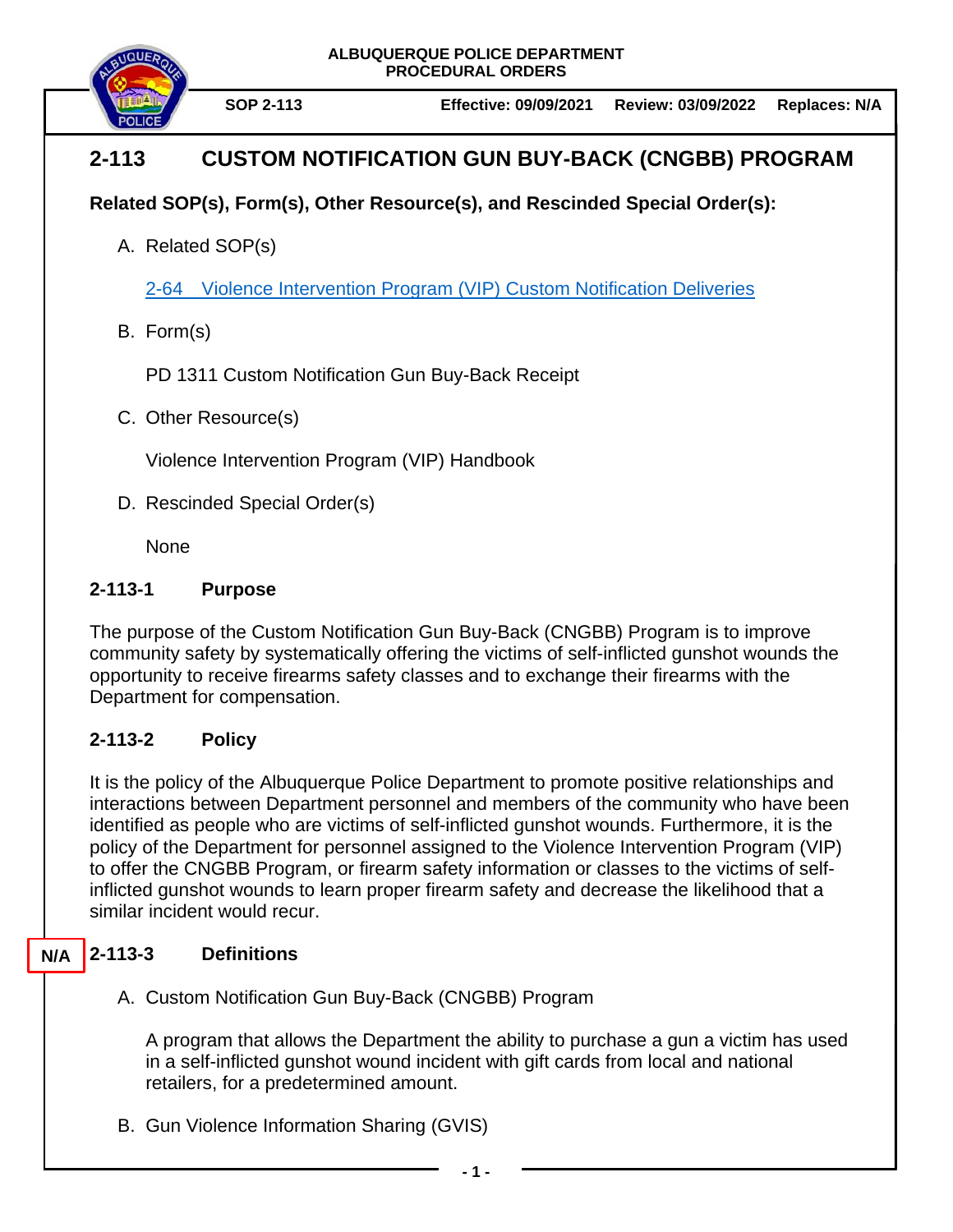# **ALBUQUERQUE POLICE DEPARTMENT PROCEDURAL ORDERS SOP 2-113 Effective: 09/09/2021 Review: 03/09/2022 Replaces: N/A** A meeting between Department personnel and public safety partners that focuses on shooting with injury reviews, identifies groups and individuals that drive gun crimes, and completes intervention and enforcement strategies. C. National Integrated Ballistic Information Network (NIBIN) A program run by the Bureau of Alcohol, Tobacco, Firearms, and Explosives (ATF) that automates ballistics evaluations and provides actionable investigative leads in a timely manner. D. Violence Intervention Program Custom Notification (VIP CN) A structured delivery of the gun violence intervention message to a high-risk individual, identified driver of a violent crime, and/or gang or group member. E. Violence Intervention Program (VIP) Law Enforcement Lead The Deputy Chief of the Investigative Bureau and/or their designee who is responsible for the law enforcement delivery of the VIP CN. **2-113-4 Procedures for a Customer Notification Gun Buy-Back** A. To be identified as a CNGBB candidate, Department personnel assigned to deliver a VIP CN shall determine the candidate was: 1. A victim of a self-inflicted gunshot wound; and 2. The firearm that was used in the incident continues to be in the Department's custody. B. Preparation for a CNGBB 1. When a CNGBB candidate has been identified, Department personnel assigned to deliver a VIP CN shall ensure that a threat assessment and background check are completed on the candidate. 2. The officer assigned to deliver a VIP CN shall request for Criminalistics Investigations personnel to determine whether the firearm that is in the Department's custody is not stolen and no investigative leads exist in the National Integrated Ballistic Information Network (NIBIN). a. If the firearm is stolen or has an investigative lead in NIBIN, the officer assigned to deliver a VIP CN shall confirm that the candidate is ineligible for the CNGBB Program and notify the appropriate investigative unit. **7**

3. The VIP Law Enforcement Lead shall draft a personalized VIP letter, when applicable or warranted, with information on gun safety, a receipt that will be used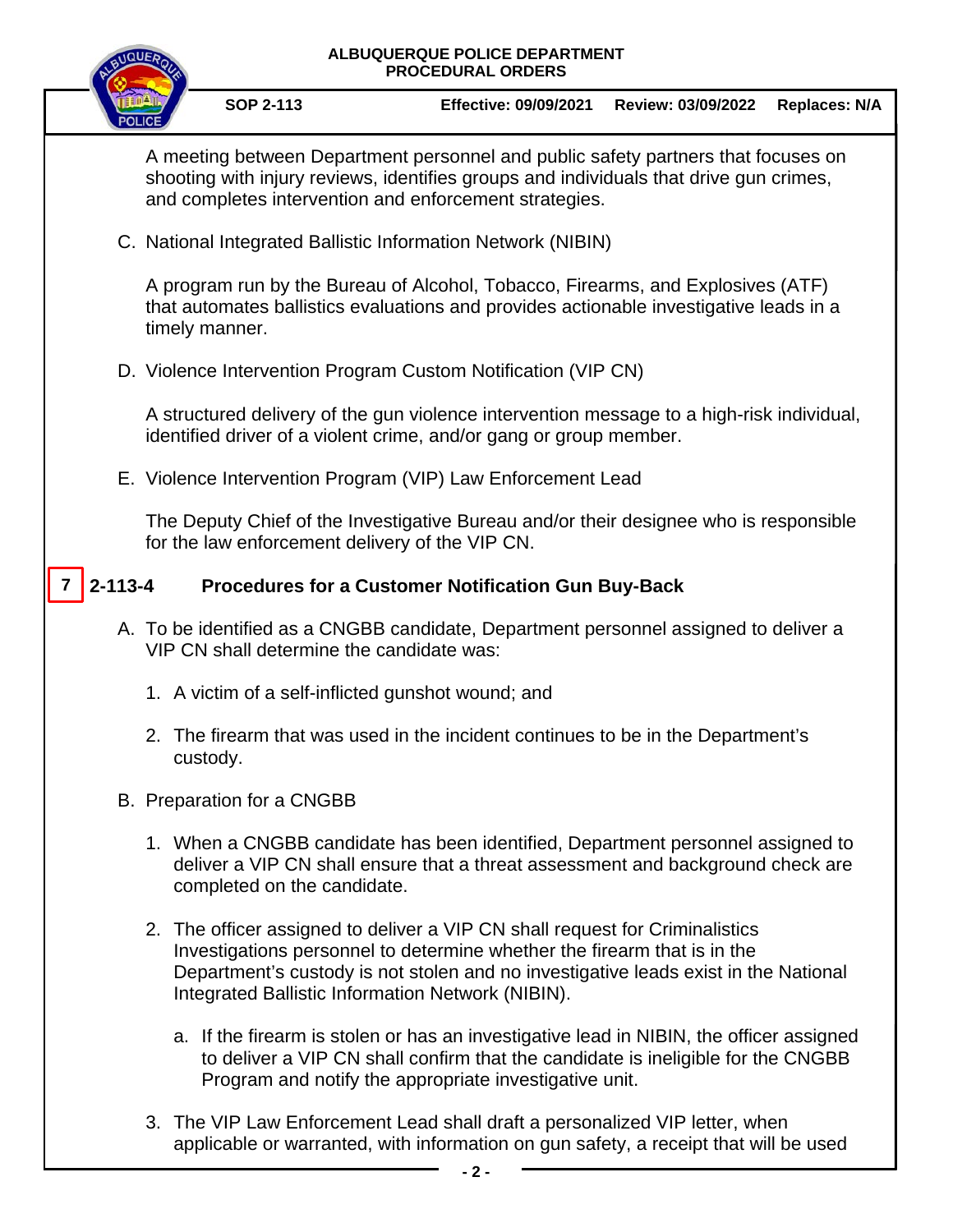| ALBUQUERQUE POLICE DEPARTMENT<br><b>PROCEDURAL ORDERS</b>                                                                                                                    |                                                                                                                                                                                                                                                                                                              |                                                                                                                                                                   |                    |                      |
|------------------------------------------------------------------------------------------------------------------------------------------------------------------------------|--------------------------------------------------------------------------------------------------------------------------------------------------------------------------------------------------------------------------------------------------------------------------------------------------------------|-------------------------------------------------------------------------------------------------------------------------------------------------------------------|--------------------|----------------------|
|                                                                                                                                                                              | <b>SOP 2-113</b>                                                                                                                                                                                                                                                                                             | <b>Effective: 09/09/2021</b>                                                                                                                                      | Review: 03/09/2022 | <b>Replaces: N/A</b> |
| for the specific CNGBB Program, and compensation in the pre-determined amount,<br>consistent with SOP Violence Intervention Program (VIP) Custom Notification<br>Deliveries. |                                                                                                                                                                                                                                                                                                              |                                                                                                                                                                   |                    |                      |
| $2 - 113 - 5$<br>Delivery of Custom Notification Gun Buy-Backs and Firearm Safety                                                                                            |                                                                                                                                                                                                                                                                                                              |                                                                                                                                                                   |                    |                      |
|                                                                                                                                                                              | A. To deliver the VIP CN, Department personnel shall contact the VIP candidate, present<br>the VIP letter, deliver the Gun Violence Information (GVI) message, and confirm that<br>the victim was indeed a victim of a self-inflicted gunshot wound.                                                         |                                                                                                                                                                   |                    |                      |
|                                                                                                                                                                              | B. If the VIP candidate is a victim of a self-inflicted gunshot wound, the officer who<br>delivered the VIP CN shall advise them that the Department can offer:                                                                                                                                              |                                                                                                                                                                   |                    |                      |
|                                                                                                                                                                              |                                                                                                                                                                                                                                                                                                              | 1. Gun safety literature, gun safety classes, or a gun locking device; or                                                                                         |                    |                      |
|                                                                                                                                                                              | 2. To purchase the firearm in the Department's custody in exchange for<br>compensation for the following firearms:                                                                                                                                                                                           |                                                                                                                                                                   |                    |                      |
|                                                                                                                                                                              | a. Revolvers and long guns for \$100.00;<br>b. Semi-automatic handguns for \$200.00;<br>c. Semi-automatic rifles for \$250.00; or                                                                                                                                                                            | d. Another amount, as approved by the VIP Law Enforcement Lead.                                                                                                   |                    |                      |
| C. If the VIP candidate wishes to exchange their firearm for compensation, the officer<br>who delivered the VIP CN shall:                                                    |                                                                                                                                                                                                                                                                                                              |                                                                                                                                                                   |                    |                      |
|                                                                                                                                                                              |                                                                                                                                                                                                                                                                                                              | 1. Fill out the Custom Notification Gun Buy-Back Receipt;                                                                                                         |                    |                      |
|                                                                                                                                                                              | 2. Give the candidate a copy of the receipt; and                                                                                                                                                                                                                                                             |                                                                                                                                                                   |                    |                      |
|                                                                                                                                                                              | firearm involved.                                                                                                                                                                                                                                                                                            | 3. Give the candidate the appropriate amount of compensation based on the type of                                                                                 |                    |                      |
| 6                                                                                                                                                                            | D. At no time shall a Department member of the VIP CN team offer to exchange<br>compensation for additional firearms or accept additional firearms during the delivery<br>of a VIP CN. However, if another gun buy-back program is available, the VIP CN<br>officer may inform the candidate of that option. |                                                                                                                                                                   |                    |                      |
|                                                                                                                                                                              | compensation.                                                                                                                                                                                                                                                                                                | 1. VIP sworn personnel shall advise the candidate to contact a VIP CN member at a<br>later date if they have additional firearms, they would like to exchange for |                    |                      |
| $2 - 113 - 6$<br><b>Disposition of Firearms in the CNGBB Program</b>                                                                                                         |                                                                                                                                                                                                                                                                                                              |                                                                                                                                                                   |                    |                      |
| A. If the VIP candidate wishes to retain their firearm, the Department shall return it.                                                                                      |                                                                                                                                                                                                                                                                                                              |                                                                                                                                                                   |                    |                      |
|                                                                                                                                                                              |                                                                                                                                                                                                                                                                                                              |                                                                                                                                                                   |                    |                      |